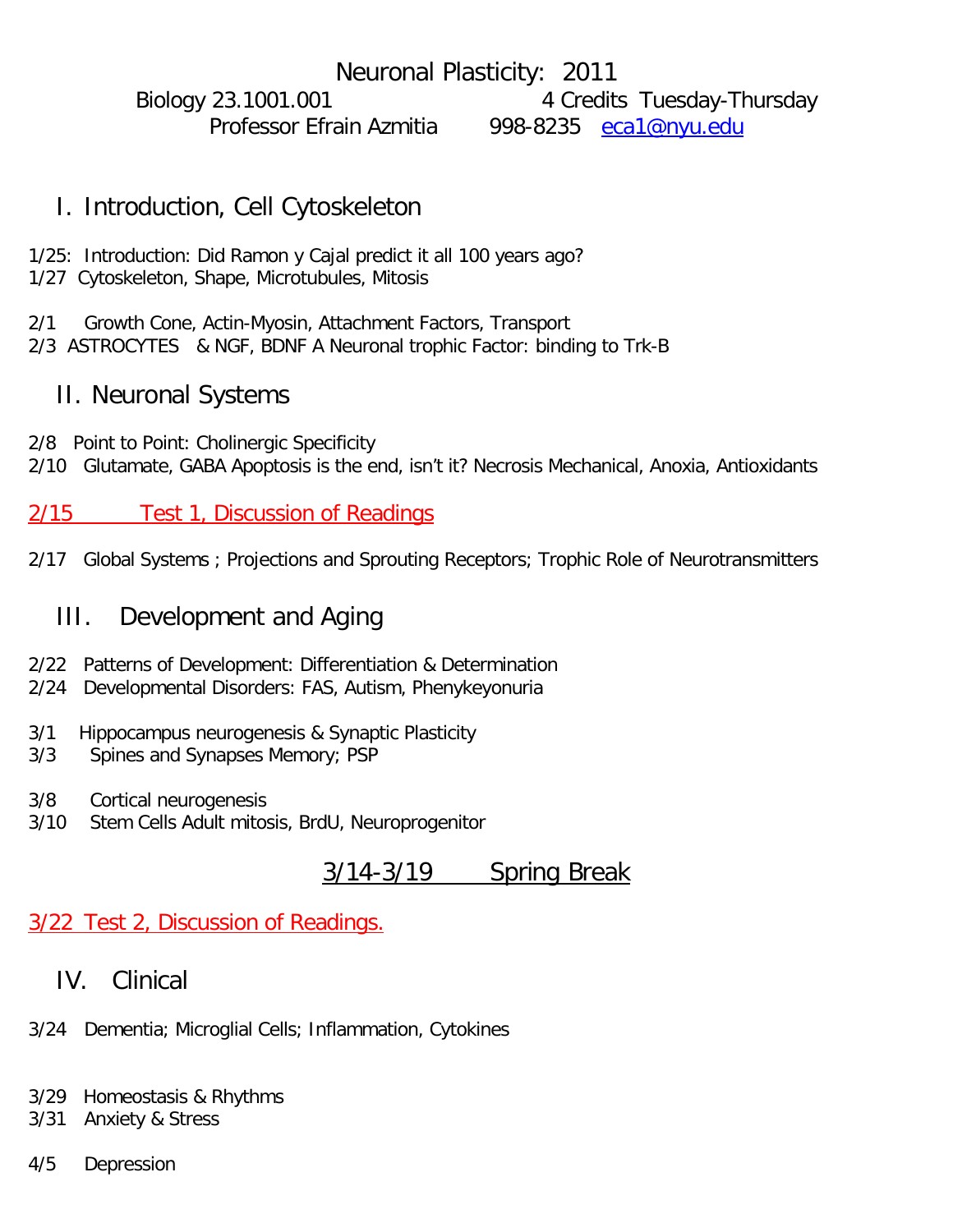## V. Drugs

- 4/7 Drugs Addiction
- 4/12 Marijuana
- 4/14 Mind Expanding Drugs

#### 4/19 Test 3 and Discussion of readings

## VI. Independent Work

- 4/21 Email Assignment: Choose topic and Papers
- 4/26 Student Presentations
- 4/28 Student Presentations
- 5/3 Student Presentations
- 5/5 Student Presentations

#### **TBA Final Paper Due Final Examination**

# **Grades**

| Tests 1-3         | 30%    |
|-------------------|--------|
| <b>Final Exam</b> | 20 %   |
| Presentation      | 20 %   |
| Paper             | $30\%$ |

Test will be detailed and cover material presented on the PowerPoint presentation. All question formats will be used including True/False, multiple choice, fill in the blank and short essay. The test mean will be a "B" and 1 standard deviation above this an "A" and one below a "C." The final will consist of a selection of the questions from test 1-3 as well as material from the student presentations.

# **Presentation (20%)**

The presentation will consist of a PowerPoint talk to the class of 10-15 min with no more than 10 slides. The slides should be brought to class using USB memory stick.

(1) The organization will be to first choose a topic and submitted for approval by the professor by email. The topic must be an area of plasticity covered in class!

- (2) In addition the student is to summarize the specific area historically using a time line.
- (3) Name the current leading laboratories in the area.